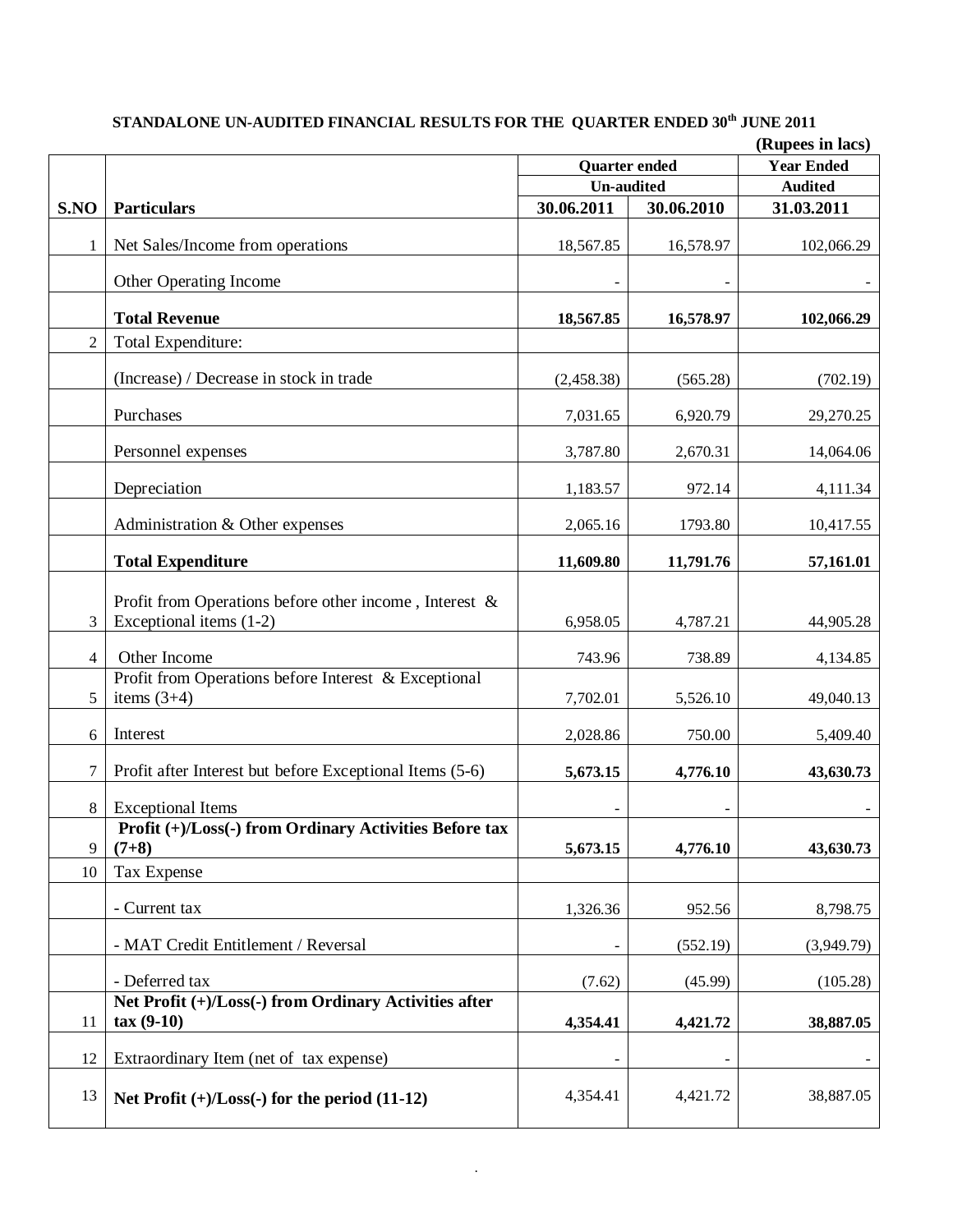| 14 | Paid up Equity share capital (Face Value Rs.2/- each)                                          | 1,919.36   | 1,908.81   | 1,910.89   |
|----|------------------------------------------------------------------------------------------------|------------|------------|------------|
| 15 | Reserve excluding revaluation reserves (As per Balance<br>Sheet of previous accounting year)   |            |            | 158,756.32 |
| 16 | Earning Per Share (EPS) (not to be annualized)                                                 |            |            |            |
|    | (a) Basic                                                                                      | 4.54       | 4.64       | 40.74      |
|    | (b) Diluted                                                                                    | 4.28       | 4.44       | 37.76      |
| 17 | <b>Public Shareholding:</b>                                                                    |            |            |            |
|    | . - Numbers of Shares (Nos.)                                                                   | 48,414,335 | 47,887,058 | 47,990,751 |
|    | . - Percentage of shareholding                                                                 | 50.45%     | 50.17%     | 50.23%     |
| 18 | <b>Promoters and Promoter Group Shareholding</b>                                               |            |            |            |
|    | a) Pledged / Encumbered                                                                        |            |            |            |
|    | Number of shares                                                                               |            |            |            |
|    | Percentage of shares (as a % of the<br>total<br>shareholding of promoter and promoter group)   |            |            |            |
|    | Percentage of shares (as a % of the total share<br>capital of the company)                     |            |            |            |
|    | b) Non – encumbered                                                                            |            |            |            |
|    | - Number of shares                                                                             | 47,553,645 | 47,553,645 | 47,553,645 |
|    | -Percentage of shares (as a % of the total<br>shareholding of the Promoter and Promoter group) | 100%       | 100%       | 100%       |
|    | Percentage of shares (as a % of the total share<br>capital of the company)                     | 49.55%     | 49.83%     | 49.77%     |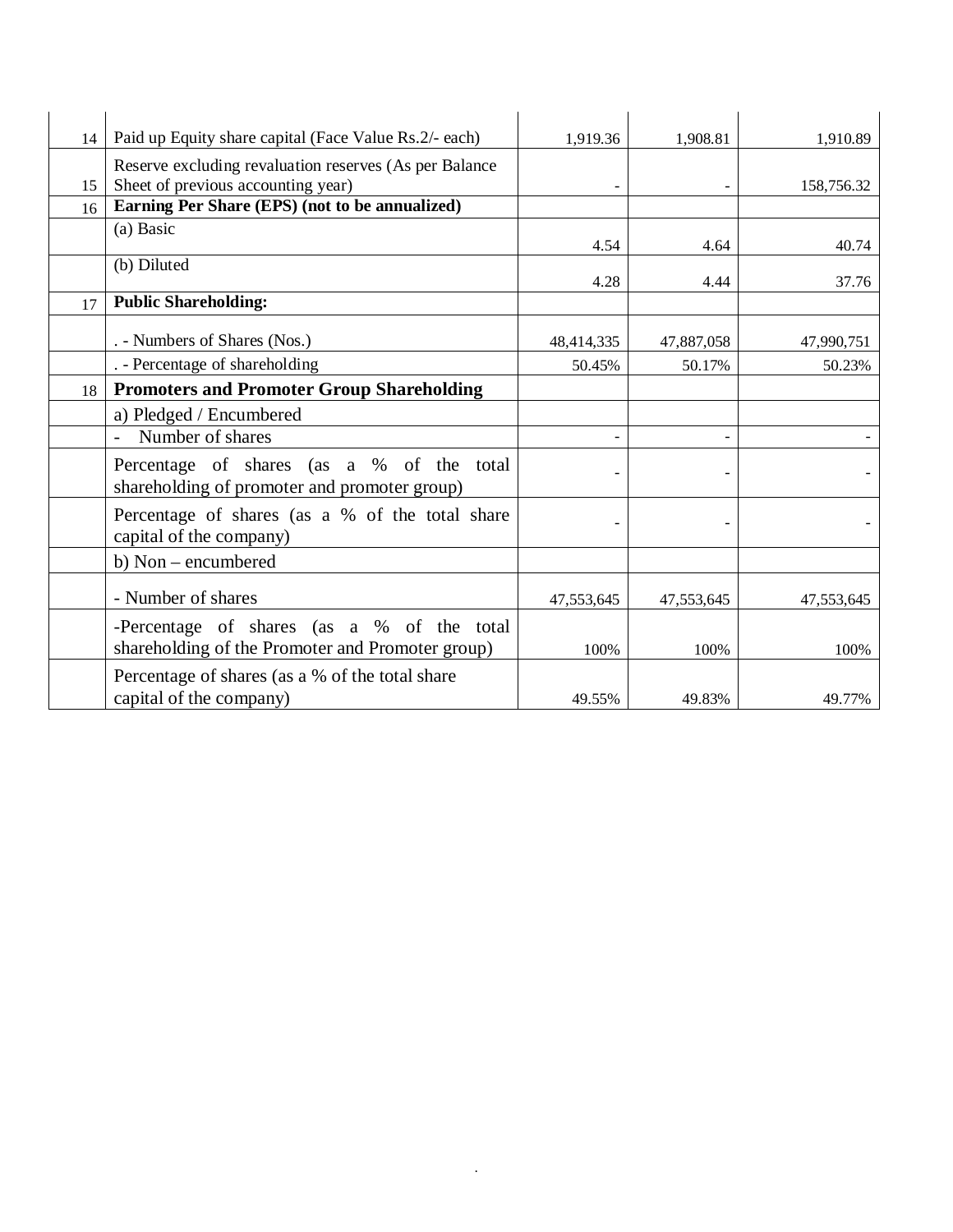| (Rupees in lacs)                                                     |                      |                   |                |
|----------------------------------------------------------------------|----------------------|-------------------|----------------|
| <b>Particulars</b>                                                   | <b>Quarter</b> ended | <b>Year Ended</b> |                |
|                                                                      | <b>Un-audited</b>    |                   | <b>Audited</b> |
|                                                                      | 30.06.2011           | 30.06.2010        | 31.03.2011     |
| <b>Segment Revenue</b>                                               |                      |                   |                |
| <b>Higher Learning Solutions</b>                                     | 418.23               | 481.85            | 1,689.01       |
| <b>School Learning Solutions</b>                                     | 17,996.48            | 15,910.10         | 99,885.93      |
| K-12 Schools                                                         | 68.69                | 83.69             | 261.61         |
| Online Supplemental & Global                                         | 84.45                | 103.33            | 229.74         |
| <b>Total Net Sales/Income from Operations</b>                        | 18,567.85            | 16,578.97         | 102,066.29     |
| Segment Results (Profit before Interest & tax from<br>each segments) |                      |                   |                |
| <b>Higher Learning Solutions</b>                                     | 197.18               | 223.71            | 482.60         |
| <b>School Learning Solutions</b>                                     | 8,427.08             | 6,676.35          | 52,019.66      |
| K-12 Schools                                                         | 68.63                | 54.68             | 89.95          |
| Online Supplemental & Global                                         | (75.29)              | (99.22)           | (594.86)       |
|                                                                      | 8,617.60             | 6,855.52          | 51,997.35      |
| Less: Interest (Net)                                                 | 2,028.86             | 750.00            | 5,409.40       |
| : Other un-allocable expenses                                        | 1,659.55             | 2,068.31          | 7,092.07       |
| Un-allocable Income<br>Add:                                          | 743.96               | 738.89            | 4,134.85       |
| <b>Total Profit before Tax</b>                                       | 5,673.15             | 4,776.10          | 43,630.73      |
| <b>Capital Employed</b>                                              |                      |                   |                |
| (Segment Assets- Segment Liabilities)                                |                      |                   |                |
| <b>Higher Learning Solutions</b>                                     | (1,481.22)           | (1,963.03)        | (1,901.76)     |
| <b>School Learning Solutions</b>                                     | 71,837.95            | 62,688.98         | 54,570.14      |
| K-12 Schools                                                         | 230.94               | 259.83            | 158.80         |
| Online Supplemental & Global                                         | 312.89               | 821.04            | 786.37         |
| <b>Total</b>                                                         | 70,900.56            | 61,806.82         | 53,613.55      |

## **Standalone Segment wise Revenue, Results and Capital Employed**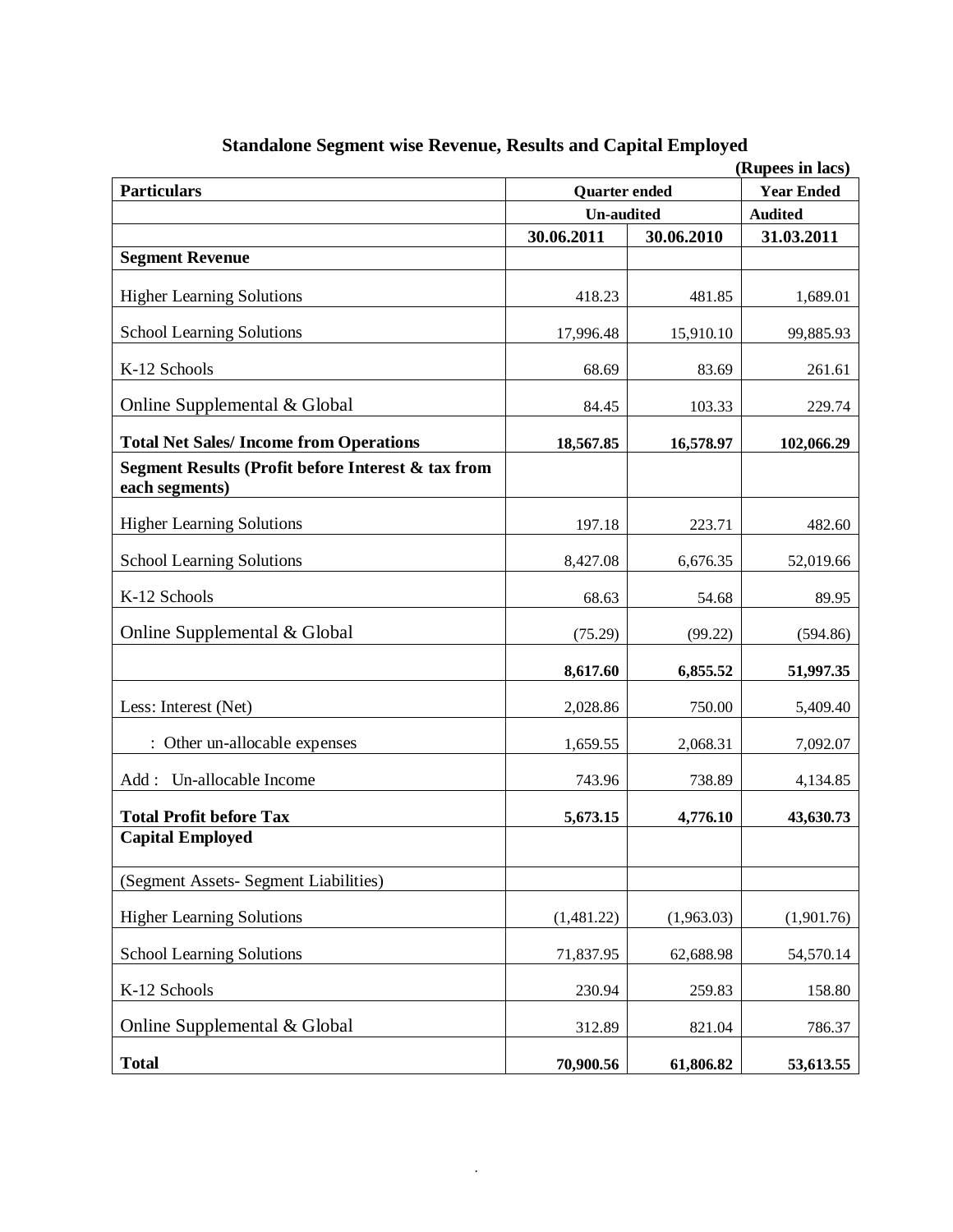### **Notes to Un-audited Standalone Financial Results:**

- **1.** The Un-audited Standalone Financial Results for the quarter ended on 30<sup>th</sup> June 2011 have been reviewed by the Audit Committee and approved by the Board of Directors at their meeting held on 04th August 2011 and Limited review have been made by the Statutory auditors.
- **2.** During the quarter ended 30<sup>th</sup> June 2011, Company has allotted 388,455 equity shares of face value of Rs. 2/- each pursuant to exercise of Stock options under ESOP Scheme 2006 and made preferential allotment of 35,129 equity shares as per SEBI (ICDR), Regulations, 2009. Post  $30<sup>th</sup>$  June 2011 company has allotted 29,850 equity shares of face value of Rs. 2/- each pursuant to exercise of Stock options under ESOP Scheme 2006. Paid up capital of company as on date is Rs. 191,995,660/-.

| <b>Particulars</b>     | Pending as on   Received<br><b>April 1, 2011</b> | during<br><b>Quarter</b> | <b>Disposed</b><br>the $\vert$ during<br><b>Quarter</b> | Pending as on<br>the $\vert$ June 30, 2011 |
|------------------------|--------------------------------------------------|--------------------------|---------------------------------------------------------|--------------------------------------------|
| of<br>No<br>Complaints |                                                  |                          |                                                         |                                            |

**3.** Status of Investor complaints received by the Company is as follows:

- **4.** As a part of consolidating its online supplemental business, Company has transferred its business under "studyplaces.com" domain to Educomp Software Ltd. on 31<sup>st</sup> May 2011. Further, Company has also transferred its entire shareholding in Gateforum Educational Services Pvt Ltd. and Educomp Software Ltd. to its subsidiary- Educomp Online Supplemental Service Limited.
- **5.** CARE Ratings has revised **'CARE A' (Single A)** rating to **'CARE A+' (Single A Plus)** to our long term facilities i.e. facilities having tenure of more than one year, aggregating to Rs. 339.76 Crore. Facilities with this rating are considered to have adequate degree of safety for timely servicing of financial obligation. Such facilities carry low credit risk.
- **6.** The Segment Report is prepared in accordance with the Accounting Standard-17 Segment Reporting" as notified in the Companies (Accounting Standards) Rules 2006.
- **7.** The Basic and Diluted Earning per Share has been calculated in accordance with the AS-20 "Earning per Share" as notified in the Companies (Accounting Standards) Rules 2006.
- **8.** Previous year/period figures have been regrouped and rearranged, wherever considered necessary for comparison purposes.

**By order of the Board of Directors For Educomp Solutions Ltd**

 **Place: Gurgaon Shantanu Prakash**

 **Date: August 4, 2011 Chairman & Managing Director**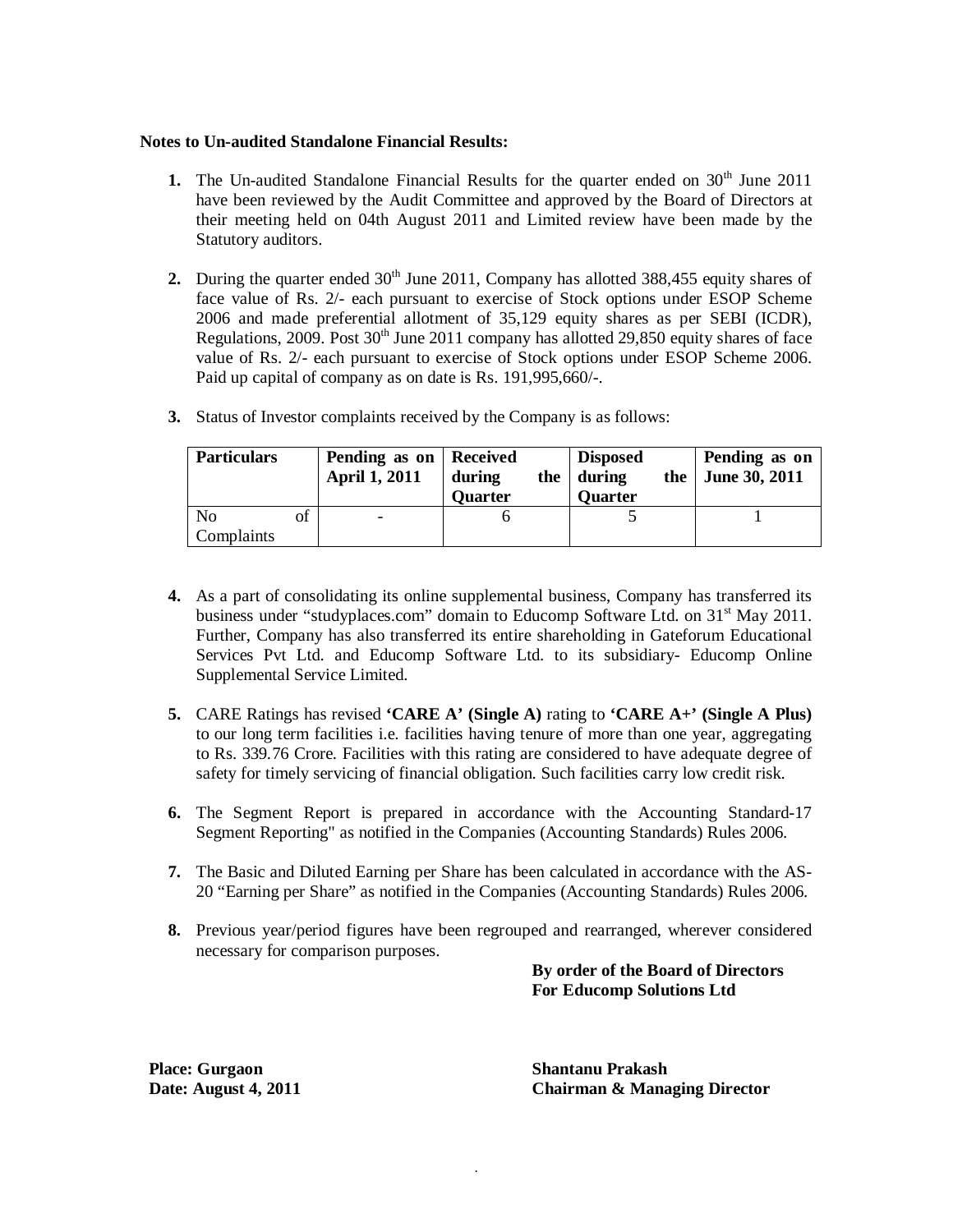# **CONSOLIDATED UNAUDITED FINANCIAL RESULTS FOR THE QUARTER ENDED 30th JUNE 2011**

|                |                                                                                     |                      |                   | (Rupees in lacs) |
|----------------|-------------------------------------------------------------------------------------|----------------------|-------------------|------------------|
|                |                                                                                     | <b>Quarter</b> ended | <b>Year Ended</b> |                  |
|                |                                                                                     | <b>Unaudited</b>     |                   | <b>Audited</b>   |
| S.NO           | <b>Particulars</b>                                                                  | 30.06.2011           | 30.06.2010        | 31.03.2011       |
| 1              | Net Sales/Income from operations                                                    | 29,242.12            | 22,787.76         | 135,089.97       |
|                | Other Operating Income                                                              |                      |                   |                  |
|                | <b>Total Revenue</b>                                                                | 29,242.12            | 22,787.76         | 135,089.97       |
| $\overline{2}$ | Total Expenditure:                                                                  |                      |                   |                  |
|                | (Increase) / Decrease in stock in trade                                             | (2,530.64)           | (535.10)          | (1,041.50)       |
|                | Purchases                                                                           | 8,363.25             | 7400.41           | 34,320.75        |
|                | Personnel expenses                                                                  | 7,292.47             | 5,148.38          | 25,601.47        |
|                | Depreciation                                                                        | 2,515.42             | 1,980.11          | 8,407.79         |
|                | Administration & Other expenses                                                     | 5,576.63             | 4,134.25          | 21,962.54        |
|                | <b>Total Expenditure</b>                                                            | 21,217.13            | 18,128.05         | 89,251.05        |
| 3              | Profit from Operations before other income,<br>Interest & Exceptional items $(1-2)$ | 8,024.99             | 4,659.71          | 45,838.92        |
| 4              | Other Income                                                                        | 673.17               | 1,000.05          | 4,612.26         |
| 5              | Profit from Operations before Interest $\&$<br>Exceptional items $(3+4)$            | 8,698.16             | 5,659.76          | 50,451.18        |
| 6              | Interest                                                                            | 3,287.06             | 1,611.62          | 9,620.38         |
| 7              | Profit after Interest but before Exceptional Items (5-<br>6)                        | 5,411.10             | 4,048.14          | 40,830.80        |
| 8              | <b>Exceptional Items</b>                                                            |                      |                   |                  |
|                | Profit (+)/Loss(-) from Ordinary Activities                                         |                      |                   |                  |
| 9              | Before tax $(7+8)$                                                                  | 5,411.10             | 4,048.14          | 40,830.80        |
| 10             | Tax Expense                                                                         |                      |                   |                  |
|                | - Current tax                                                                       | 1,921.68             | 1,165.00          | 10,366.40        |
|                | - MAT Credit Entitlement / Reversal                                                 | (84.69)              | (603.13)          | (4,172.15)       |
|                | - Deferred tax                                                                      | (431.37)             | (171.57)          | 583.08           |
| 11             | Net Profit (+)/Loss(-) from Ordinary Activities<br>after tax $(9-10)$               | 4,005.48             | 3,657.84          | 34,053.47        |
| 12             | Extraordinary Item (net of tax expense)                                             |                      |                   |                  |
| 13             | Net Profit $(+)/$ Loss $(-)$ for the period $(11-12)$                               | 4,005.48             | 3,657.84          | 34,053.47        |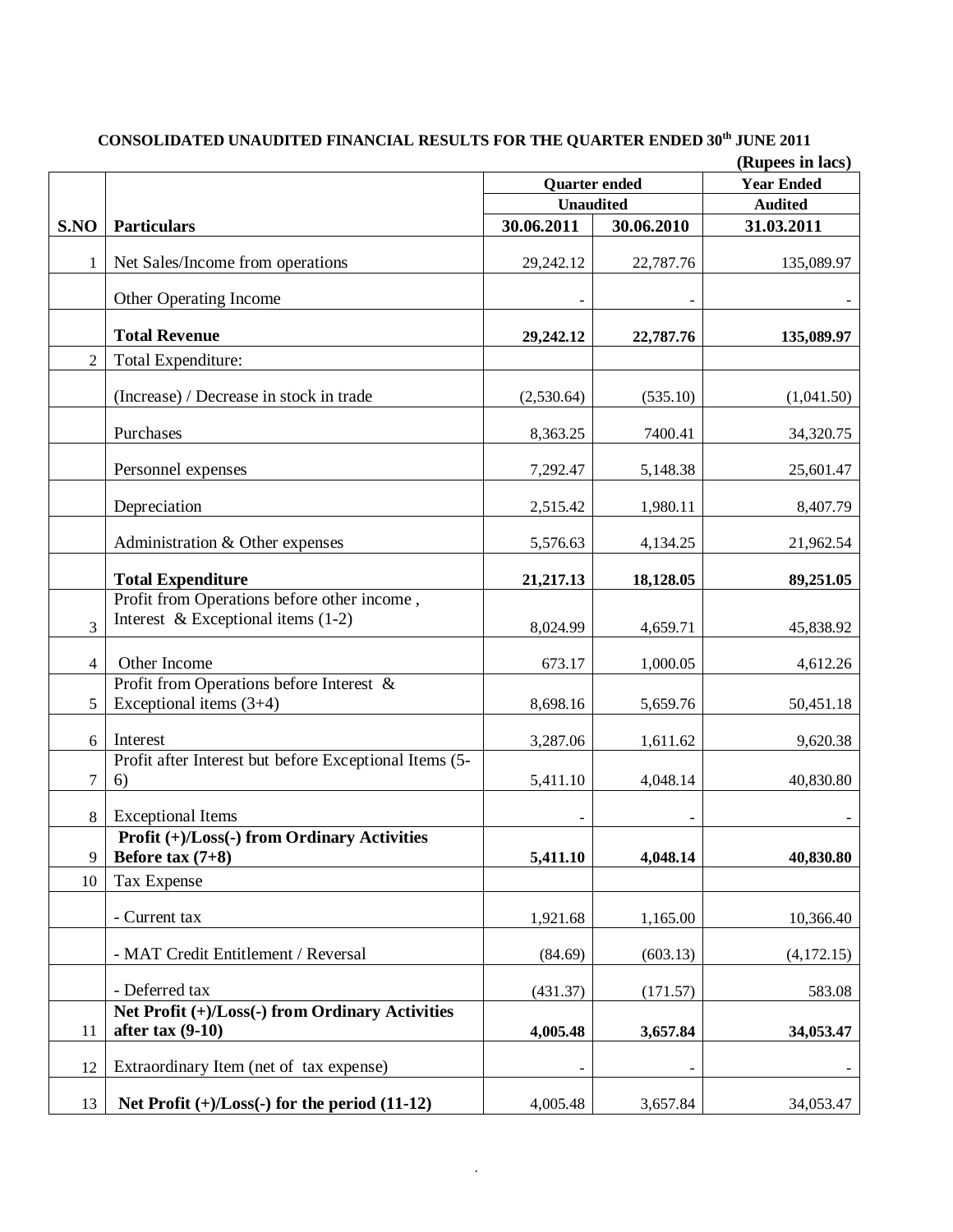| 14 | Less: Minority Share in Loss/(profit)                                                        | 291.88     | (45.29)    | 488.32     |
|----|----------------------------------------------------------------------------------------------|------------|------------|------------|
|    |                                                                                              |            |            |            |
| 15 | Less: Pre-Acquisition Loss/(profits)                                                         |            | (1.16)     | (325.34)   |
| 16 | Share of Loss of Associates                                                                  | 49.64      | 55.87      | 223.12     |
| 17 | <b>Net Profit after Minority Interest</b>                                                    | 3,663.96   | 3,648.42   | 33,667.37  |
|    | Paid up Equity share capital (Face Value Rs.2/-                                              |            |            |            |
| 18 | each)                                                                                        | 1,919.36   | 1,908.81   | 1,910.89   |
| 19 | Reserve excluding revaluation reserves (As per<br>Balance Sheet of previous accounting year) |            |            | 213,875.67 |
| 20 | Earning Per Share (EPS) (not to be annualized)                                               |            |            |            |
|    | (a) Basic                                                                                    | 3.82       | 3.83       | 35.27      |
|    | (b) Diluted                                                                                  |            |            |            |
|    | <b>Public Shareholding:</b>                                                                  | 3.60       | 3.69       | 32.66      |
| 21 |                                                                                              |            |            |            |
|    | . - Numbers of Shares (Nos.)                                                                 | 48,414,335 | 47,887,058 | 47,990,751 |
|    | . - Percentage of shareholding                                                               | 50.45%     | 50.17%     | 50.23%     |
|    | <b>Promoters</b><br>and<br><b>Promoter</b><br>Group                                          |            |            |            |
| 22 | <b>Shareholding</b>                                                                          |            |            |            |
|    | a) Pledged / Encumbered                                                                      |            |            |            |
|    | Number of shares                                                                             |            |            |            |
|    | Percentage of shares (as a % of the total                                                    |            |            |            |
|    | shareholding of promoter and promoter group)                                                 |            |            |            |
|    | Percentage of shares (as a % of the total share<br>capital of the company)                   |            |            |            |
|    | b) Non – encumbered                                                                          |            |            |            |
|    |                                                                                              |            |            |            |
|    | - Number of shares                                                                           | 47,553,645 | 47,553,645 | 47,553,645 |
|    | -Percentage of shares (as a % of the total<br>shareholding of the Promoter and Promoter      |            |            |            |
|    | group)                                                                                       | 100%       | 100%       | 100%       |
|    | Percentage of shares (as a % of the total share                                              |            |            |            |
|    | capital of the company)                                                                      | 49.55%     | 49.83%     | 49.77%     |
|    |                                                                                              |            |            |            |

.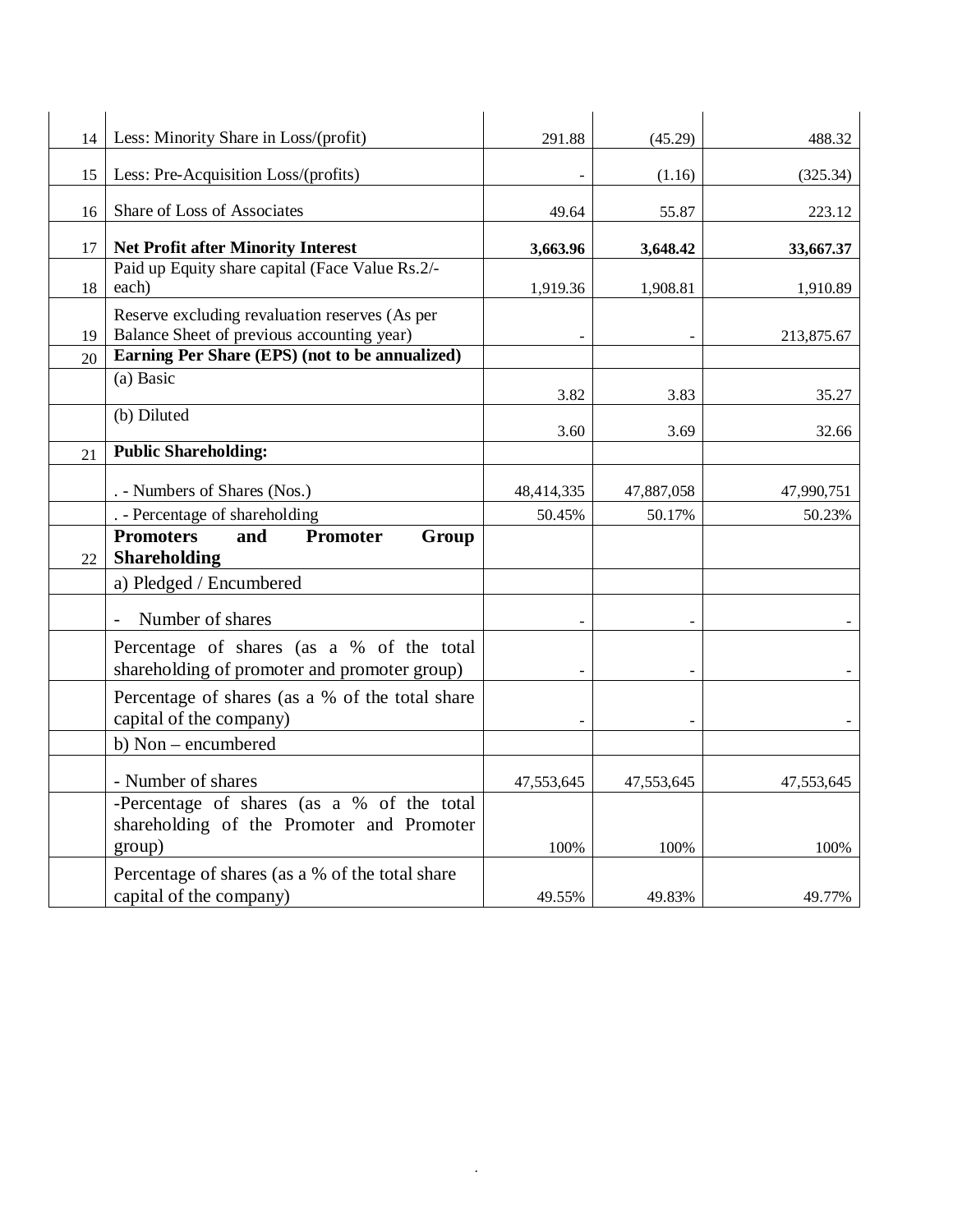| (Rupees in lacs)                                                     |                      |            |                   |
|----------------------------------------------------------------------|----------------------|------------|-------------------|
| <b>Particulars</b>                                                   | <b>Quarter</b> ended |            | <b>Year Ended</b> |
|                                                                      | <b>Un-audited</b>    |            | <b>Audited</b>    |
|                                                                      | 30.06.2011           | 30.06.2010 | 31.03.2011        |
| <b>Segment Revenue</b>                                               |                      |            |                   |
| <b>Higher Learning Solutions</b>                                     | 2,360.72             | 896.13     | 6,540.08          |
| <b>School Learning Solutions</b>                                     | 18,066.99            | 15,910.10  | 100,946.23        |
| K-12 Schools                                                         | 4,395.69             | 3,048.76   | 13,573.21         |
| Online Supplemental & Global                                         | 4,418.72             | 2,932.77   | 14,030.45         |
| <b>Total Net Sales/Income from Operations</b>                        | 29,242.12            | 22,787.76  | 135,089.97        |
| Segment Results (Profit before Interest & tax<br>from each segments) |                      |            |                   |
| <b>Higher Learning Solutions</b>                                     | (490.31)             | (438.16)   | (2,922.74)        |
| <b>School Learning Solutions</b>                                     | 8,454.16             | 6,602.64   | 52,322.92         |
| K-12 Schools                                                         | 1,622.38             | 1,167.96   | 4,765.61          |
| Online Supplemental & Global                                         | 98.32                | (625.74)   | (1,081.04)        |
|                                                                      | 9,684.55             | 6,706.70   | 53,084.75         |
| Less: Interest (Net)                                                 | 3,287.06             | 1,611.62   | 9,620.38          |
| : Other un-allocable expenses                                        | 1,659.56             | 2,046.99   | 7,245.83          |
| Un-allocable Income<br>Add:                                          | 673.17               | 1,000.05   | 4,612.26          |
| <b>Total Profit before Tax</b>                                       | 5,411.10             | 4,048.14   | 40,830.80         |
| <b>Capital Employed</b> (Net of Minority)                            |                      |            |                   |
| (Segment Assets- Segment Liabilities)                                |                      |            |                   |
| <b>Higher Learning Solutions</b>                                     | 48,269.46            | 4,895.26   | 31,731.06         |
| <b>School Learning Solutions</b>                                     | 73,521.39            | 63,661.18  | 55,951.88         |
| K-12 Schools                                                         | 169,895.68           | 118,432.08 | 161,285.60        |
| Online Supplemental & Global                                         | 15,061.51            | 16,517.63  | 16,082.34         |
| <b>Total</b>                                                         | 306,748.04           | 203,506.15 | 265,050.88        |

## **Consolidated Segment wise Revenue, Results and Capital Employed**